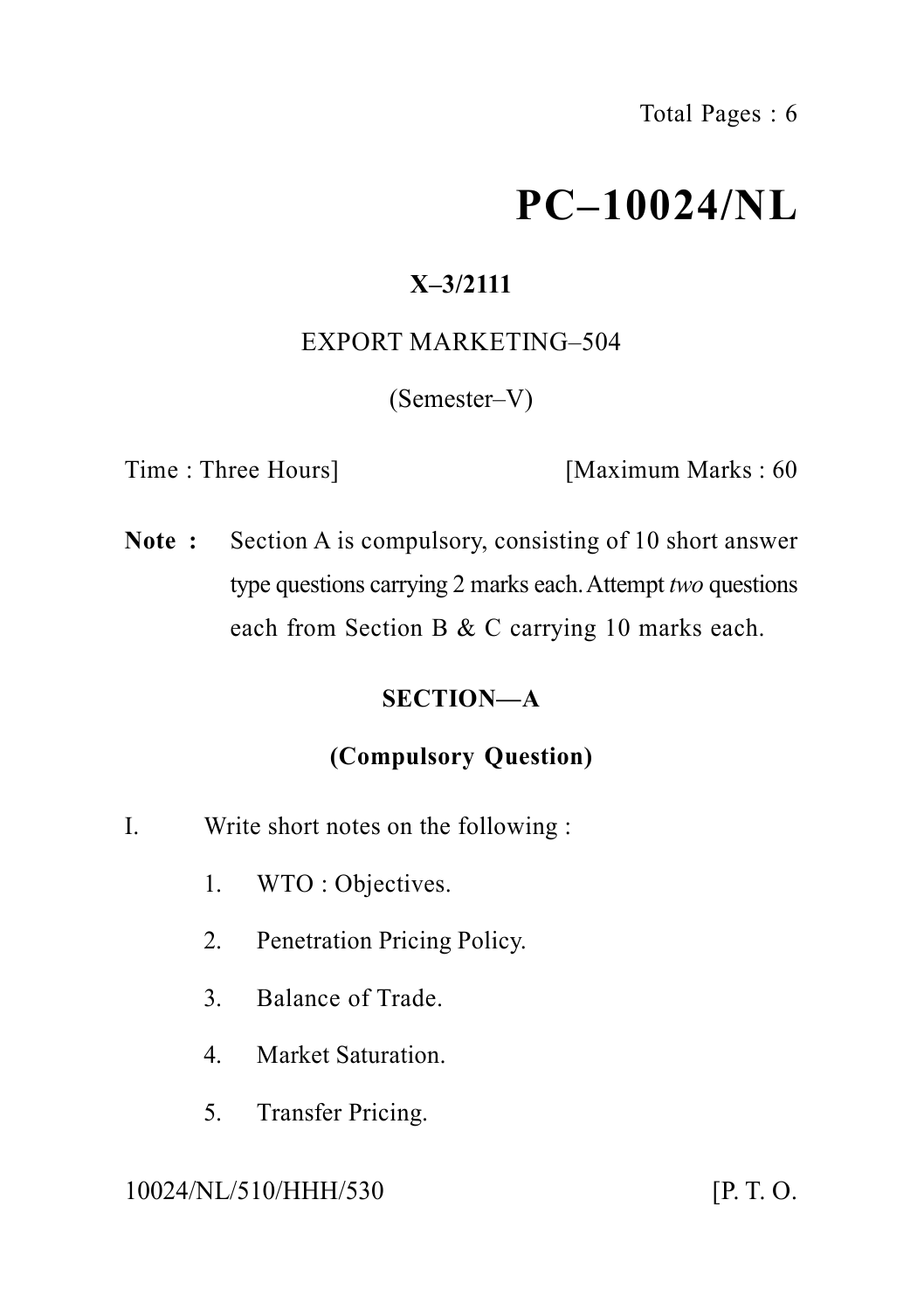- 6. Pre-Shipment Instructions.
- 7. Export Financing.
- 8. EOU.
- 9. Export Merchant.
- 10. Hedging.

## **SECTION—B**

- II. Define Export Marketing. Write a detailed note on problems faced by a firm when it wants to go global.
- III. What is Tariff? What do you understand from Tariff and Non-Tariff barriers? Explain.
- IV. What do you understand by Balance of Payment? Explain the various components of BOP.
- V. Why should international marketing be considered a separate field of study even though marketing decisions in both domestic and international markets are basically the same?

# **SECTION—C**

VI. Write a detailed note on legal framework of International marketing.

$$
10024/NL/510/HHH/530 \t 2
$$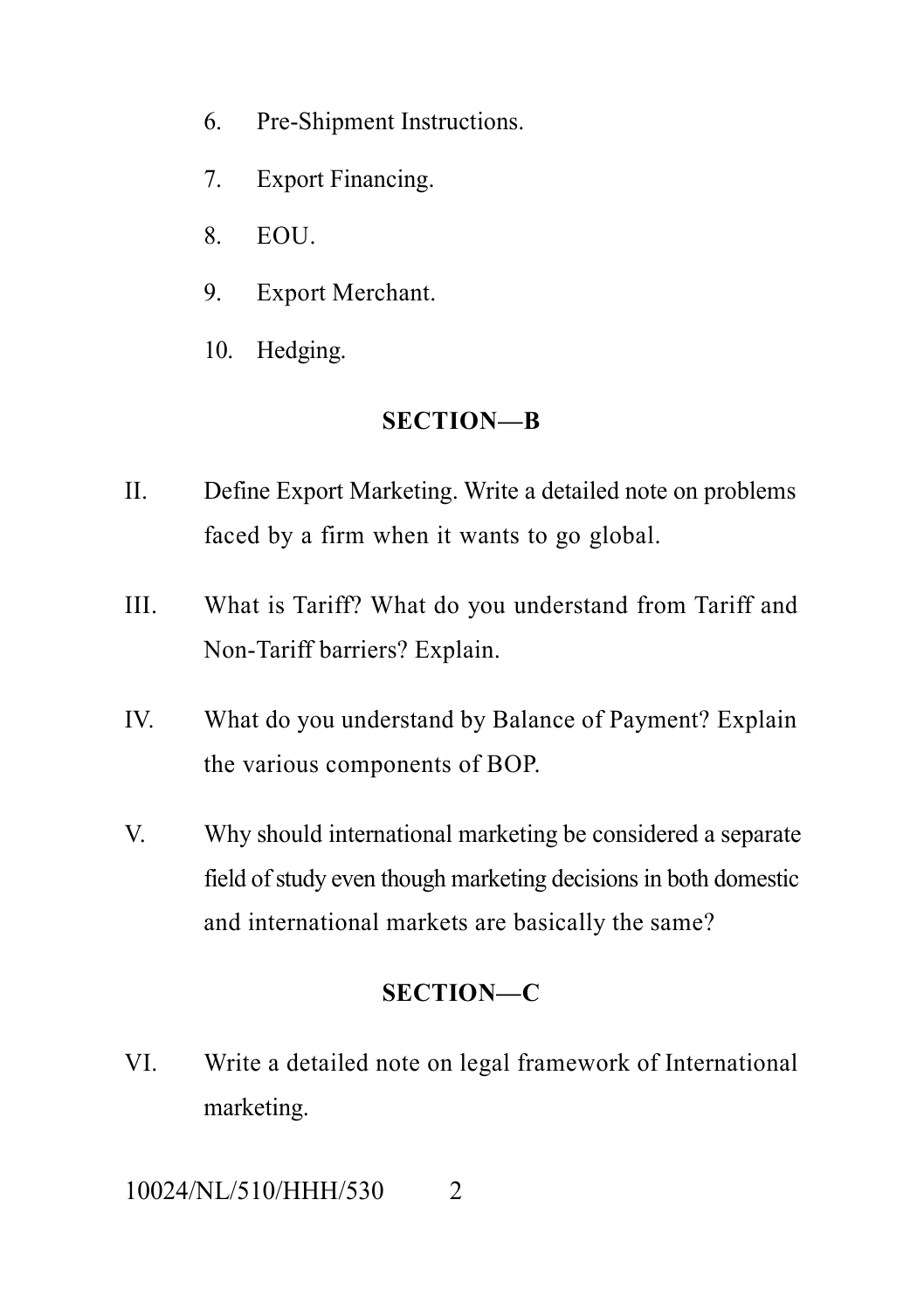- VII. What legal documents are unavoidable in importing goods?
- VIII. What do you mean by International Trade Product Life Cycle? Explain its various stages.
- IX. What is the role of EXIM Bank and ECGC in export?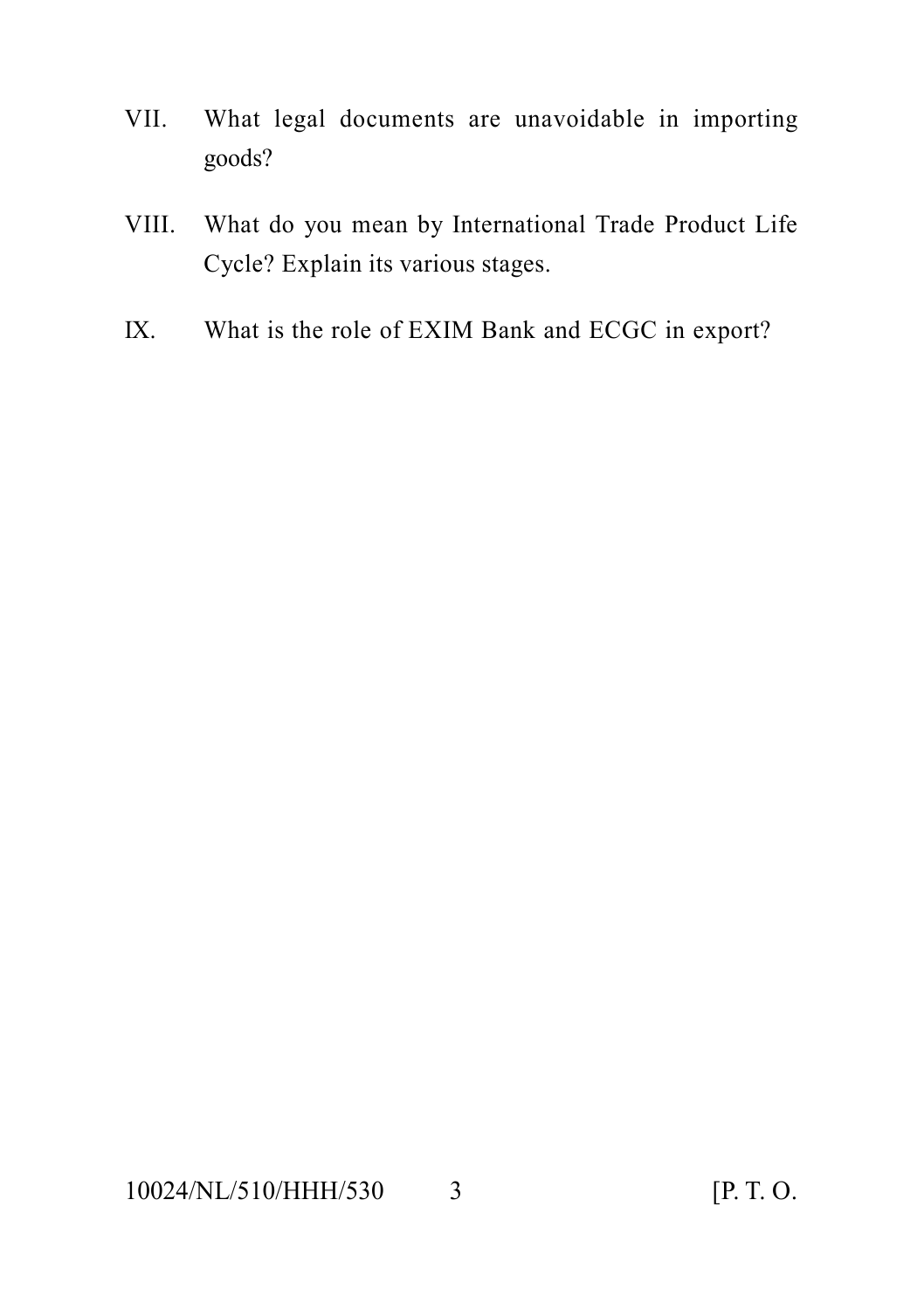### **PUNJABI VERSION**

ਨੋਟ : ਭਾਗ A ਲਾਜ਼ਮੀ ਹੈ, ਇਸ ਵਿਚ 10 ਸੰਖੇਪ ਉੱਤਰ ਵਾਲੇ ਪੁਸ਼ਨ 2-2 ਅੰਕਾਂ ਦੇ ਹਨ। ਭਾਗ B ਅਤੇ C ਵਿਚੋਂ *ਦੋ-ਦੋ* ਪੁਸ਼ਨ ਕਰੋ। ਹਰੇਕ ਪਸ਼ਨ ਦੇ 10 ਅੰਕ ਹਨ।

#### ਭਾਗ $-\mathbf{A}$

# (ਲਾਜ਼ਮੀ ਪੁਸ਼ਨ)

- ਹੇਠ ਲਿਖਿਆਂ 'ਤੇ ਸੰਖੇਪ ਨੋਟ ਲਿਖੋ :  $\mathbf{I}$ 
	- $1.$  WTO : ਉਦੇਸ਼।
	- ਅੰਤਰ-ਪਰਵੇਸ਼ੀ ਮੁੱਲ ਨੀਤੀ (Penetration Pricing  $2<sub>1</sub>$ Policy).
	- 3. ਵਪਾਰ ਸੰਤੁਲਨ।
	- ਮਾਰਕੀਟ ਸੰਪੂਰਤੀ (Saturation).  $4<sub>1</sub>$
	- 5. ਟਰਾਂਸਫਰ ਮੁੱਲ।
	- ਮਾਲ ਬਾਹਰ ਕੇਜ਼ਣ ਤੋਂ ਪਹਿਲਾਂ ਦੀਆਂ ਹਿਦਾਇਤਾਂ।  $6<sup>1</sup>$
	- 7 ਨਿਰਯਾਤ ਵਿੱਤੀਕਰਨ।
	- 8. EQU.

#### 10024/NL/510/HHH/530  $\overline{4}$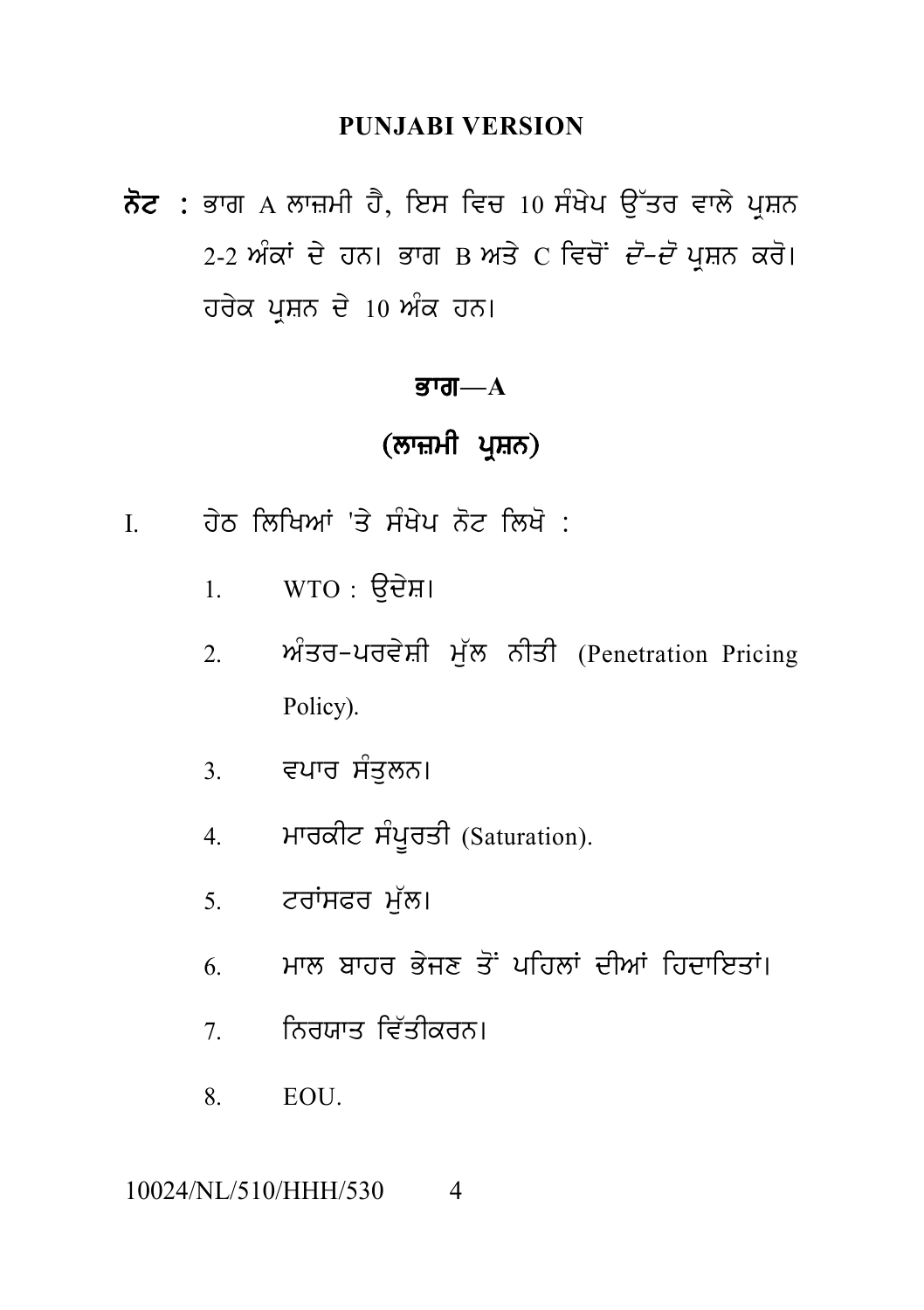- ਨਿਰਯਾਤ ਵਪਾਰੀ (Export Merchant).  $9<sub>1</sub>$
- ਰੋਕਥਾਮਕਰਨ (Hedging).  $10<sup>-10</sup>$

#### ਕੁਾਗ— $\mathbf{B}$

- ਨਿਰਯਾਤ ਮਾਰਕੀਟਿੰਗ ਦੀ ਪਰਿਭਾਸ਼ਾ ਦਿਓ। ਜਦੋਂ ਕੋਈ ਫ਼ਰਮ  $\Pi$ ਵਿਸ਼ਵ-ਪੱਧਰੀ (Global) ਹੋਣਾ ਚਾਹੁੰਦੀ ਹੈ ਤਾਂ ਉਸ ਨੂੰ ਕਿਨ੍ਹਾਂ ਸਮੱਸਿਆਵਾਂ ਦਾ ਸਾਹਮਣਾ ਕਰਨਾ ਪੈਂਦਾ ਹੈ?
- ਸ਼ਲਕ (Tariff)ਕੀ ਹੈ? ਫੈਰਿਫ ਅਤੇ ਗੈਰ-ਟੈਰਿਫ ਬੰਦਸ਼ਾਂ ਤੋਂ ਕੀ  $III$ *ਕਾਵ* ਹੈ? ਵਿਆਖਿਆ ਕਰੋ।
- ਭੁਗਤਾਨ ਸ਼ੇਸ਼ (Balance of Payment) ਤੋਂ ਕੀ ਭਾਵ ਹੈ? ਇਸ IV. ਦੇ ਵੱਖ-ਵੱਖ ਅੰਸਾਂ ਦੀ ਵਿਆਖਿਆ ਕਰੋ।
- ਕੋਮਾਂਤਰੀ ਮੰਡੀਕਰਨ ਨੂੰ ਅਧਿਐਨ ਦਾ ਵਖਰਾ ਖੇਤਰ ਕਿਉਂ ਮੰਨਿਆ  $\mathbf V$ ਜਾਣਾ ਚਾਹੀਦਾ ਹੈ ਜਦੋਂ ਕਿ ਘਰੇਲ ਅਤੇ ਕੋਮਾਂਤਰੀ ਦੋਹਾਂ ਮਾਰਕੀਟਾਂ ਵਿਚ ਮਾਰਕੀਟਿੰਗ ਫੈਸਲੇ ਇਕੋ ਜਹੇ ਹੰਦੇ ਹਨ?

#### ਭਾਗ $-C$

ਕੋਮਾਂਤਰੀ ਮਾਰਕੀਟਿੰਗ ਦੇ ਕਾਨੂੰਨੀ ਢਾਂਚੇ ਉਤੇ ਵਿਸਤ੍ਰਿਤ ਨੋਟ VI. ਲਿਖੋ।

10024/NL/510/HHH/530  $[P, T, O]$ 5